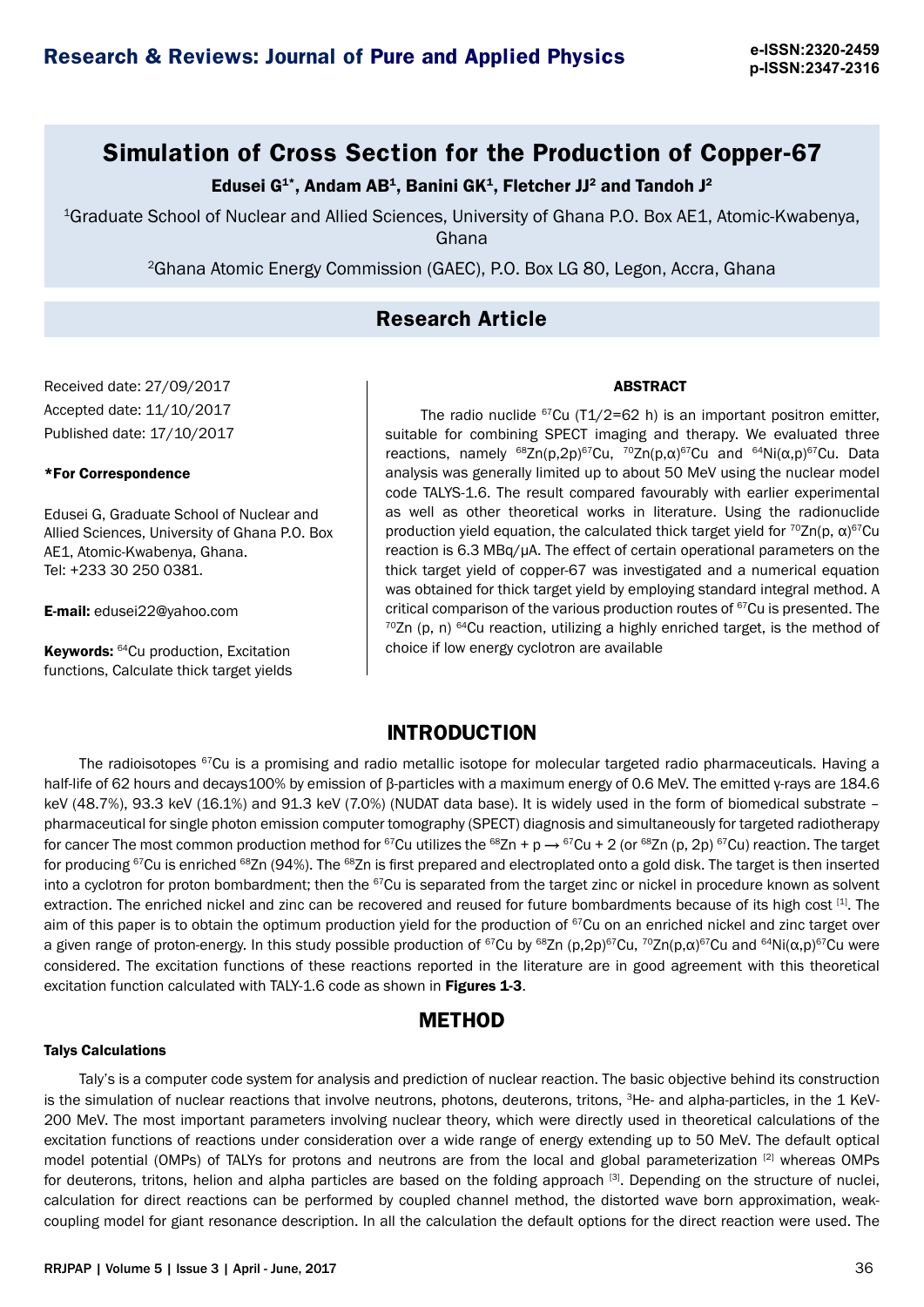compound nucleus was treated within the frame–work of Hauser-Feshbach model along with the width fluctuation correction model of Moldauer,  $[4]$  the pre-equilibrium reaction calculation were performed by exciton  $[5]$ .

#### Generation of Nuclear Reaction Cross Section

In the estimation of optimum energy range for the production of copper using a cyclotron, cross section of the  ${}^{68}Zn(p,2p){}^{67}Cu$ ,<br><sup>70</sup>Zn(p, $\alpha$ ) ${}^{67}Cu$  and  ${}^{64}Ni(\alpha,p){}^{67}Cu$  which are function of their respective par was done by feeding the code with input parameter such as the incident particle, the particle energy, the appropriate target and the atomic mass of the target after which the data is submitted to code to run. After processing, the cross section of the various reaction channels are grouped and displayed into the output of the code.

Using theoretical cross section values, the thick target yields of copper-67 can be calculated using SRIM-2013 for the stopping power. The thick target yield(y) is calculated using Simpson's numerical integration.

$$
Y = \left(1 - e^{-\lambda t}\right) \frac{IN_a}{M} x \int_{E_1}^{E_2} \frac{\sigma(E)}{S(E)} dE \tag{1}
$$

Where Na is the Avogadro number, M is the target atomic weight of the target element, σ(E) is the reaction cross section as a function of energy, λ is the decay constant of the product, t is the time of irradiation, I is the projectile current and S(E) is the target stopping power (SRIM, 2013) expressed in unit MeVcm<sup>2</sup>g<sup>-1</sup>.

#### Estimation of Thick Target Radionuclide Production Yield

The thick target radionuclide production yield (Y) is given in eqn. (1) above as well as the expression for cross section  $\sigma(E)$ in equation below

$$
\sigma(E) = 2.678x10^{-10} xN_i A / \rho t \tag{2}
$$

And the mathematical equation of stopping power S(E) is given by

$$
S(E) = \frac{144Zz^2}{AE} \ln\left(\frac{2195E}{Ip}\right) \tag{3}
$$

Substituting eqns.  $(2)$  and  $(3)$  into eqn.  $(1)$  is

$$
Y = (1 - e^{-\lambda t}) \frac{IN_A}{M} x \int_{E_1}^{E_2} \frac{2.678x10^{-10} xN_i A}{\rho t x} \times \frac{AE}{144Zz^2} In \left(\frac{2195E}{Ip}\right) dE
$$
 (4)

Where the limit E1 and E2 represents incident proton energy and exit proton energy respectively

Bringing out and simplifying the constant eqn. (4) becomes

$$
Y = 1.86 \times 10^{-12} (1 - e^{-\lambda t}) \times \frac{N_A A^2 N_i}{M \rho t x Z z^2} \times \int_{E_i}^{E_2} \frac{E}{In \left(\frac{2195E}{Ip}\right)} dE
$$
 (5)

If 
$$
K_1 = 1.86x10^{-12}(1 - e^{-\lambda t})
$$
 and  $K_2 = \frac{N_A A^2 N_i}{M \rho t x Z z^2}$ 

Then egn. (4) can be written as

$$
Y = K_1 K_2 x \int_{E_1}^{E_2} \frac{E}{\ln\left(\frac{2195E}{1 p}\right)} dE
$$
\n
$$
(6)
$$

Ionization energy (Ip) for Ni→64=7.6398 and for Zn→70=9.3942 (Ionization energies of atoms and ions: Prepared for IAU Symposium 210 (Uppsala Sweden, 2002)

Substituting the values of K1 and K2 into eqn. (5), the production yield equation becomes

$$
Y = \frac{4923286.1 \int_{E_1}^{E_2} \frac{E}{In(287.31E)} dE \tag{7}
$$

Integrating the above equation using standard integral, the final radioisotope production yield equation is written as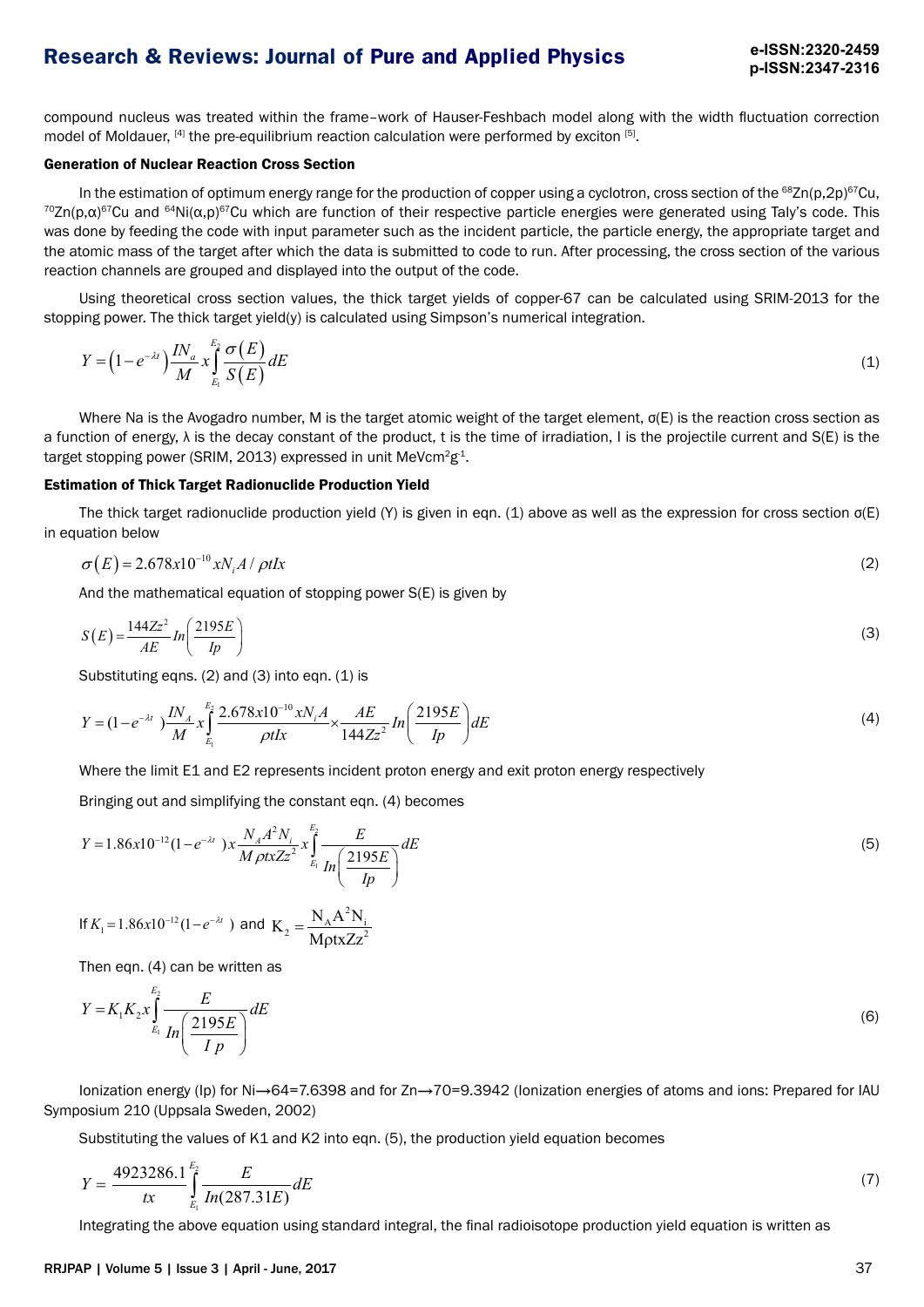$$
Y = \frac{90.0}{tx} \times \left[ \frac{E^2}{2InE} + \frac{E^2}{4InE^2} + \frac{E^2}{4InE^3} + \frac{3E^2}{8InE^4} + \dots \right]_{E_1}^{E_2}
$$

1 Where t is the irradiation time in (hours), x is the thickness in (µm) and E2 and E1 are the energy in and out in (MeV).

## **RESULTS AND DISCUSSION**

#### Evaluation of Cross Sections of  $^{70}Zn$  (p,  $\alpha$ )  $^{67}Cu$  Reaction

Hussain <sup>[6]</sup> and Tarkanyi <sup>[7]</sup> performed experimental measurement of nuclear reaction cross section for <sup>70</sup>Zn (p, α) <sup>67</sup>Cu reaction. This work also focused on the theoretical measurement of nuclear reaction for the same reaction using Talys code. Analysing the figure it could be seen that the excitation function for the three research works increased sharply from 10 MeV and peak art cross section values of 19.4 mb, 13.6 mb and 12.1 mb at 15 MeV respectively. The excitation functions then decreased exponentially until 27 MeV. Where Hussain <sup>[6]</sup> and Tarkanyi <sup>[7]</sup> remain fairly constant with an increase in energy. But this work rose sharply again from 33 MeV with increase in cross section and energy.



Figure 1. Comparison of excitation function for  $\frac{70}{2}$ n (p,  $\alpha$ )  $\frac{67}{2}$ Cu reaction.

#### Evaluation of Cross Sections of <sup>68</sup>Zn (p, 2p) <sup>67</sup>Cu Reaction

The reaction  ${}^{68}Zn(p, 2p){}^{67}Cu$  which leads to the production of  ${}^{67}Cu$  were obtained using Taly's code (2015) and the excitation functions obtained by Hussain  $[6]$  and Tarkanyi  $[7]$  by experimentally measuring the reaction cross sections for the same reaction. It is observed that the excitation functions of three works rose sharply from 20 MeV. The maximum cross section by this work is 16 mb at 50 MeV and that of Hussain [6] and Tarkanyi [7] are 9.9 mb and 8.2 mb at the same energy. However the reaction cross section measured experimentally is lower than those obtained theoretically by this work within the same energy range as can been seen in the figure below.

(8)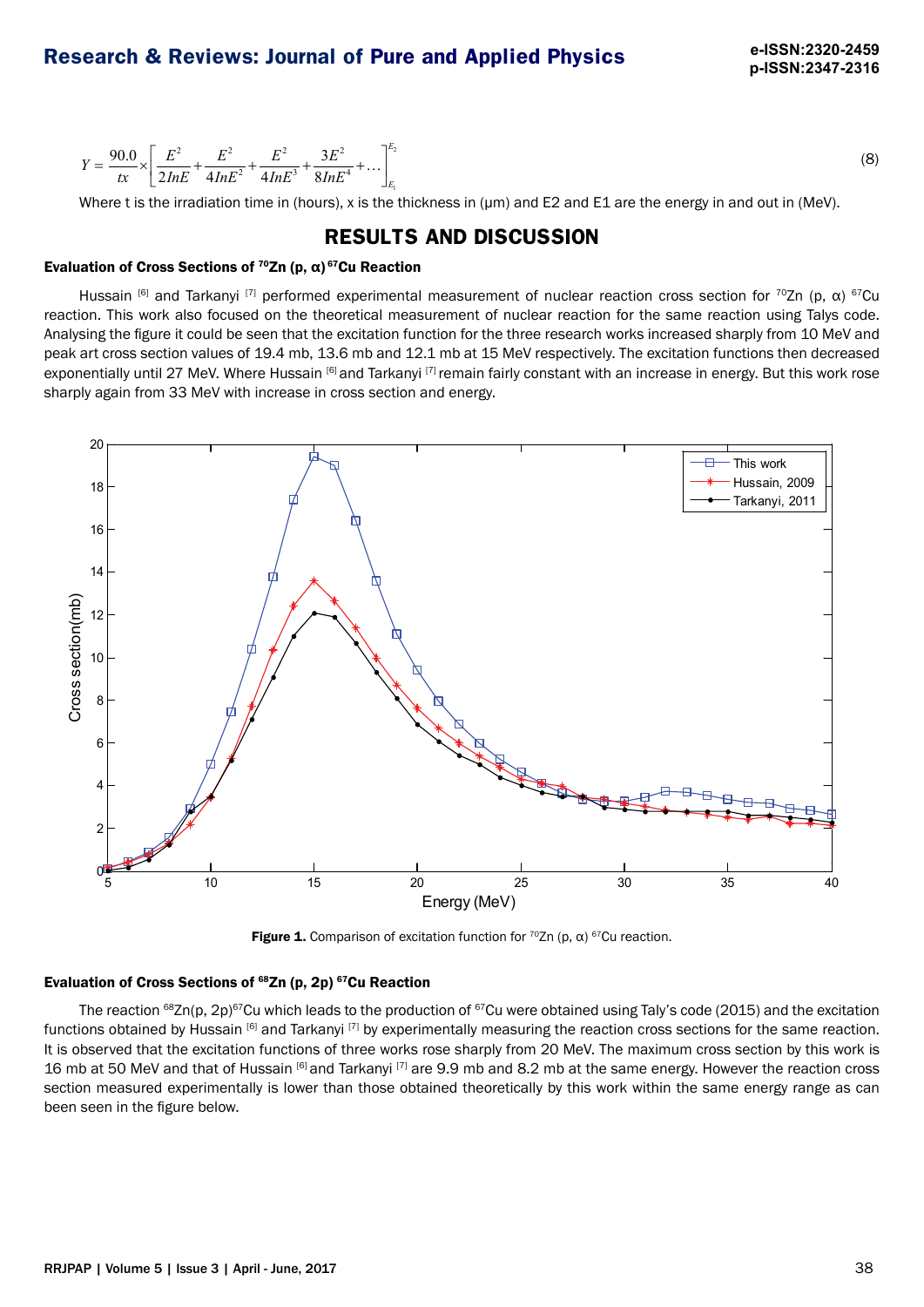

Figure 2. Comparison of excitation function for  $^{68}Zn$  (p, 2p) $^{67}Cu$  reaction.

#### Evaluation of Cross Sections of  $64$ Ni (α, p)  $67$ Cu Reaction

An excitation function obtained by this work for <sup>64</sup>Ni ( $\alpha$ , p) <sup>67</sup>Cu and the excitation function obtained by Hussain <sup>[6]</sup> for the same reaction are shown in the Figure 2 below. It is clear from the figure that the excitation functions of both work raised sharply from 12 MeV until about 19 MeV where there is a deviation of Hussain's graph at cross section value of (22.9 mb) at 22 MeV, while this work peaks is at a cross section value of (19.8 mb) at 19 MeV. At their maximum peak values for both excitation functions decrease exponentially to about 45 MeV where they remain fairly constant with an increase with proton energy.



**Figure 3.** Comparison of excitation function for  ${}^{64}$ Ni ( $\alpha$ , p)  ${}^{67}$ Cu reaction.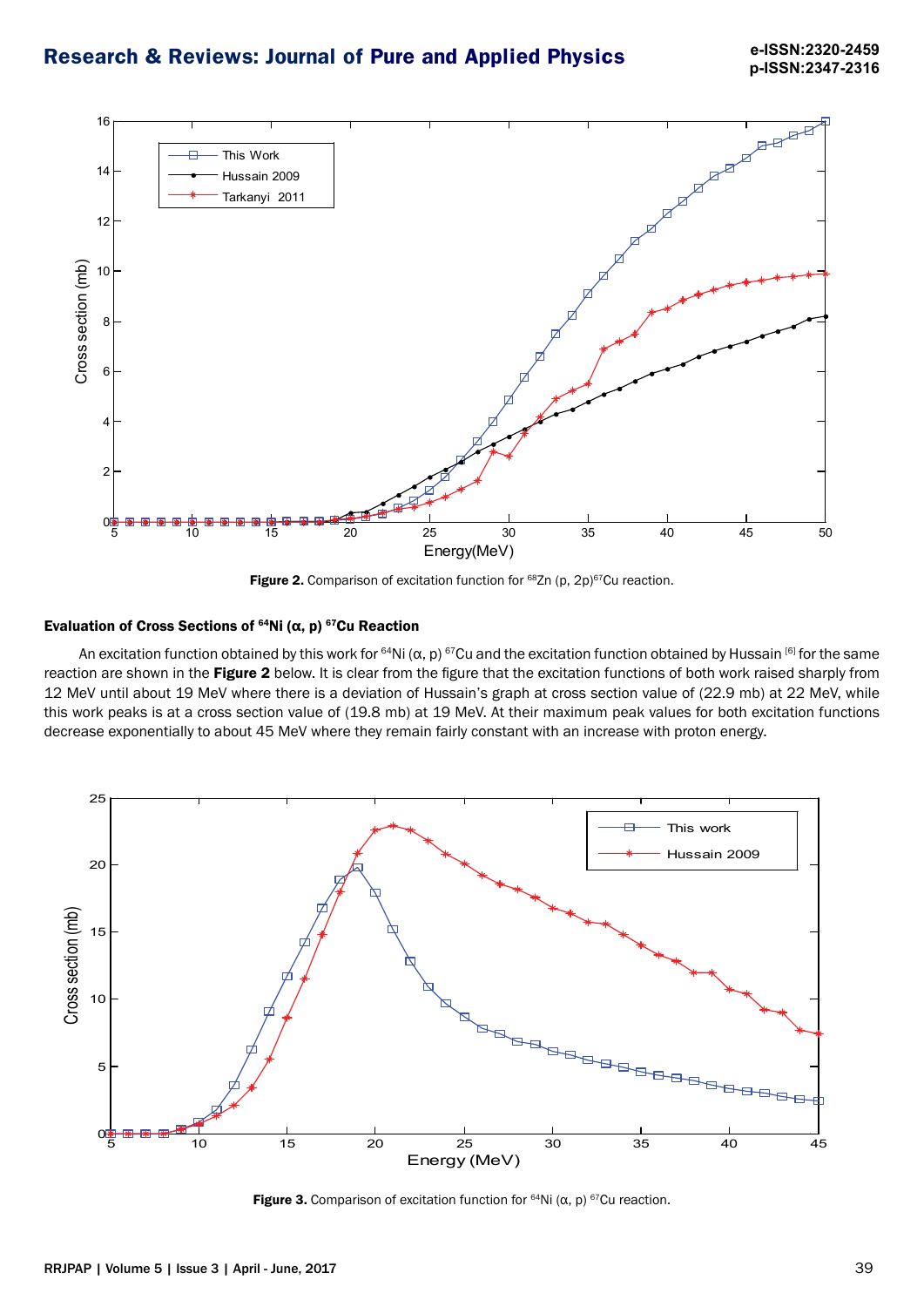#### Calculation of Thick Target Yields for Copper-67

Analyzing the available theoretical information on the excitation functions for the reaction <sup>68</sup>Zn(p,2p)<sup>67</sup>Cu, <sup>70</sup>Zn(p,α)<sup>67</sup>Cu and <sup>64</sup>Ni(α,p)<sup>67</sup>Cu. These data could now be used for calculation of production yield using SRIM code for stopping power of <sup>67</sup>Cu via a given reaction over a certain energy range. Numerical valves of production yield in MBq/µA and particle energies in MeV were obtained from eqn. (1). We give the thick target yield from Figures 4-6.



Figure 4. Calculated thick target yield for  $\frac{70}{2}$ n (p,  $\alpha$ )  $\frac{67}{2}$ Cu reaction.



Figure 5. Calculated thick target yield for  ${}^{68}Zn$  (p, 2p)  ${}^{67}Cu$  reaction.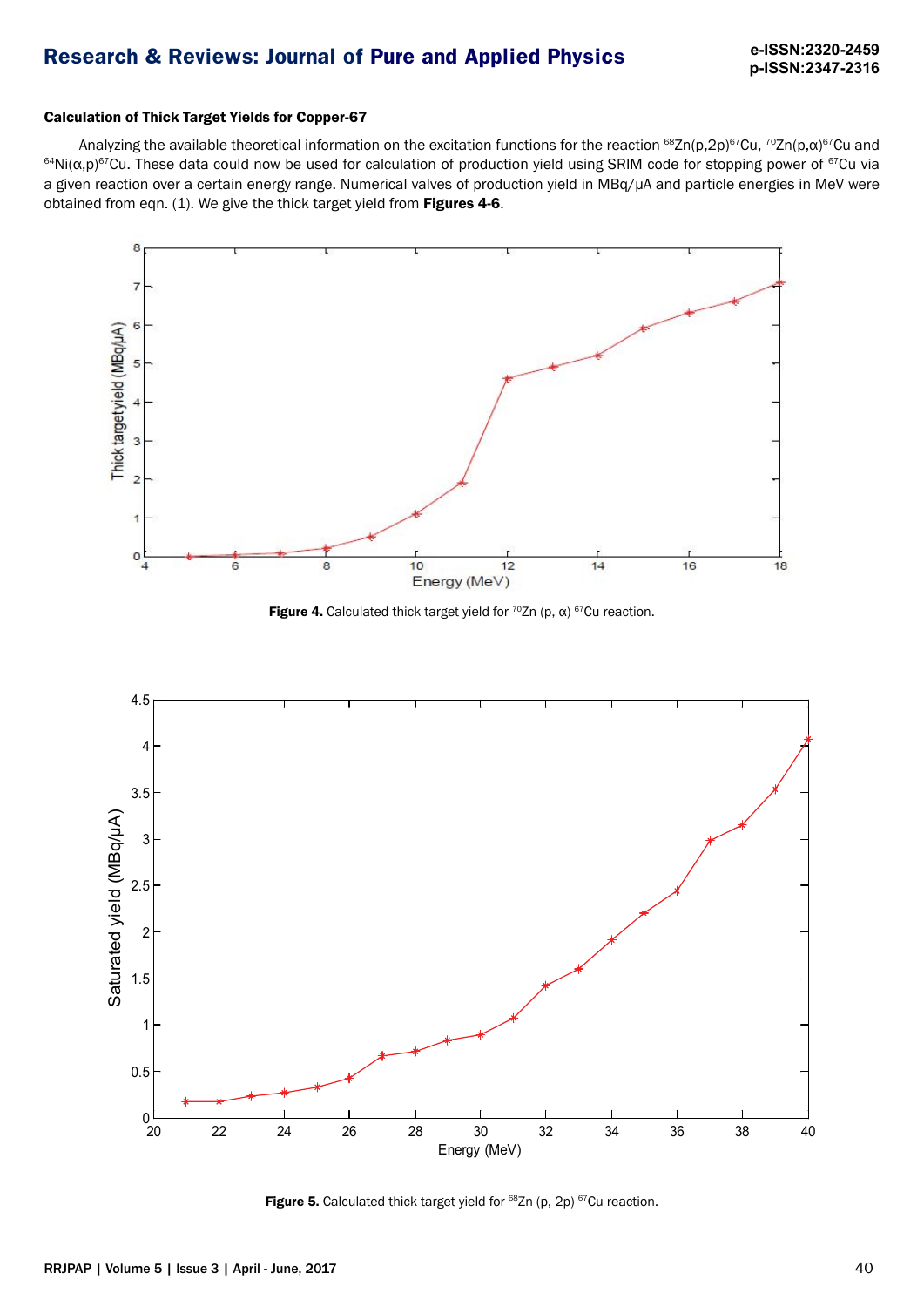

**Figure 6.** Calculated thick target yield for  ${}^{64}$ Zn ( $\alpha$ , p)  ${}^{67}$ Cu reaction.

Analysing the three graphs above, for proton induced reaction on  $\frac{70}{2}$ n, the calculated integral yield of 67 C; at 17 MeV it amounts to 6.6 MBq/μAh. In comparison, the ongoing CRP of the IAEA recommends 2.70 MBq/μAh at the same energy and Hussain reported 2.40 MBq/μAh at the same energy. In case of protons on <sup>68</sup>Zn, the calculated yield at 35 MeV is 2.20 MBq/μAh, increasing to 4.08 MBq/μAh for 40 MeV protons. According to the CRP of the IAEA, the recommended values of integral yields for this reaction over the same energies are 1.61 MBq/μAh and 2.30 MBq/μAh. In the same energy range, Hussain had previously calculated the integral yield of <sup>67</sup>Cu as 2.0 MBq/µAh and 3.8 MBq/µAh. Similarly, for  $\alpha$ -particles on <sup>64</sup>Ni, the calculated integral yield in this work was 26.5 kBq/μAh at 15 MeV, increasing to 168 kBq/μAh for 20 MeV α-particle beams. Hussain and Qaim had previously calculated from their own data the yield of <sup>67</sup>Cu as 25.3 kBq/μAh and 167 kBq/μAh at 15 and 20 MeV respectively.

### Comparison of production routes of Copper-67

The production of the medical radionuclide <sup>67</sup>Cu is possible via the reactions <sup>64</sup>Ni (α, p) <sup>67</sup>Cu, <sup>68</sup>Zn (p, 2p) <sup>67</sup>Cu and <sup>70</sup>Zn (p, α) 67Cu. The corresponding particle energies and evaluated reaction cross section values are mentioned. The production possibility in different energy regions via different nuclear reactions has been clarified. The study of all reactions for the production of <sup>67</sup>Cu leads to the conclusion that the <sup>70</sup>Zn (p, α) <sup>67</sup>Cu reaction should be the method of choice if cyclotrons of low energy are available. The major advantage of this route is the radiochemical purity of the product. The other drawback is the cost of enriched <sup>70</sup>Zn target that is rather high. The  ${}^{68}Zn$  (p, 2p)  ${}^{67}Cu$  reaction is more favourable if high energy proton beams would be available. But the proton irradiation of enriched <sup>68</sup>Zn gives large amounts of <sup>67</sup>Ga along with <sup>67</sup>Cu. Both the <sup>67</sup>Cu and <sup>67</sup>Ga have almost identical gamma-ray spectrum so a very clean separation of <sup>67</sup>Cu is necessary. The least important is the <sup>64</sup>Ni ( $\alpha$ , p) <sup>67</sup>Cu process. It gives low yield of  $67$ Cu and the cost of the enriched target material is very high.

### Comparison of Thick Target Yields Obtained by Simpson Numerical Integration (S.N.I) Method and Standard Integral (S.I) method for  ${}^{70}ZN$  (p,  $\alpha$ )  ${}^{67}CU$  Reaction

Using the derived thick target radioisotope production yield equation in chapter three (eqn. (3)) and assuming some constant values for the irradiation time and target thickness, a relationship between the thick target yield obtained by Simpson numerical integration method and standard integral method were establish. Values of the thick target yield within the same energy ranges for <sup>70</sup>Zn (p, α) <sup>67</sup>Cu reaction leading to the production of copper-67 are tabulated in Table 1 above. It can be observed in the table that, the thick target yield values in both methods are almost the same. This implies that in the absence of appropriate nuclear reaction model code and the SRIM software package to generate cross section and stopping power values that demands the usage of the Simpson numerical integration for calculation of production yield, one can employ the standard integral method to obtain almost the same values as obtained by Simpson numerical integration.